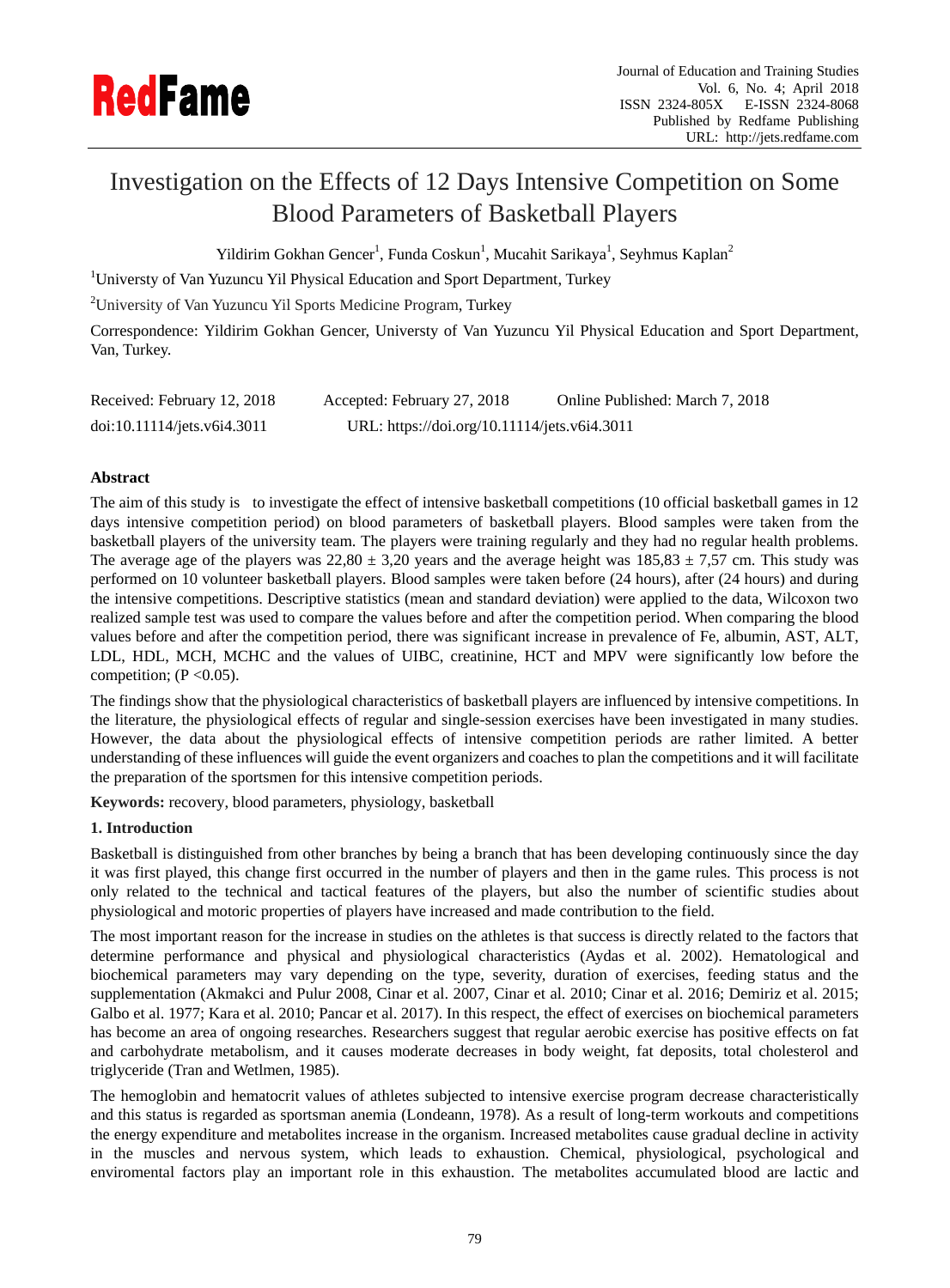pyruvic acid as a result of carbohydrate metabolism, urea, uric acid, phosphates, creatinine and creatinin as a result of protein metabolism, acetone and ketone bodies as a result of fat metabolism. Besides, decrease in blood sugar, hypoglycemia, reduction in the amount of oxygen are the chemical factors of fatigue (Dundar, 2000).

While intensive exercise causes fatigue in the athletes, the organism recovers with adequate rest. The physical capacity of the individual increases afterwards. If the resting time after intensive exercises is insufficient for recovery, the physical capacity is deteriorated due to the prolongation of the fatigue life (Ball 1998; Bompa and Haff 2009; Halson et al. 2002; Matveyev 2004; Skurvydas et al. 1985; Wilmore and Costil 2004). In order to determine the overtraining, which is a loss of performance due to physical and mental fatigue, the hematocrit, hemoglobin, Fe, ferritin, calcium, magnesium, urea, uric acid, creatine, creatine kinase, CPK (creatine phosphokinase) and total protein should be evaluated (Gunay and Cicioglu 1998; Hackney et al. 1994; Jurgen 1994).

There are researches on the physiological effects of regular and single-session exercises in the literature. However, the number of studies examining the physiological effects of intensive competition periods is rather limited. In this context, the studies that will investigate intensive competition period will provide a better understanding of sports, sport physiology and will help to interpret the changes that occur in the body of actually healthy players (Hazar and Koc 2003). The aim of this study is to compare the changes that may occur in the blood values before and after the intensive competition period in the basketball players who played 10 official basketball matches during 12 days.

## **2. Method**

The study was conducted on 10 volunteer basketball players whose average age was  $22,80 \pm 3,20$  years and average height was 185,83  $\pm$  7,57 cm. Players were university students without health problems and regularly trained 4 days a week. The athletes participated in the study had three group games in two separate tournaments, in which they had an average of 20-25 matches per team in the form of three groups. The first group competitions were 4 days, the second and third group competitions were 3 days lasted in10 days. There was only 1 day resting time between the group competitions. 5 ml blood samples were taken by venous pathway before and after competitions (24 hours) with potassium-edged tubes for hemogram and non-anticoagulant tubes for serum. After coagulation process the blood samples were centrifuged for 10 min at 1500 g and the serum were separated. The potassium algae samples were centrifuged for 10 min at 1500 g, then the plasma samples were taken and kept at -40 °C. CELL-DYN-3500 R brand automatic blood count device was used for analysis in the laboratory. SPSS package program was applied to data for descriptive statistics and Wilcoxon two realized sample test was used to compare the values before and after the competition.

#### **3. Results**

As indicated in Figure 1, there is a significant increase in prevalence of Fe, albumin, AST, ALT, LDL, HDL, MCH, MCHC values before and after the competition.

UIBC, creatinine, HCT and MPV values decreased significantly  $(P < 0.05)$ . The increases and decreases in other parameters were statistically insignificant  $(P> 0.05)$ .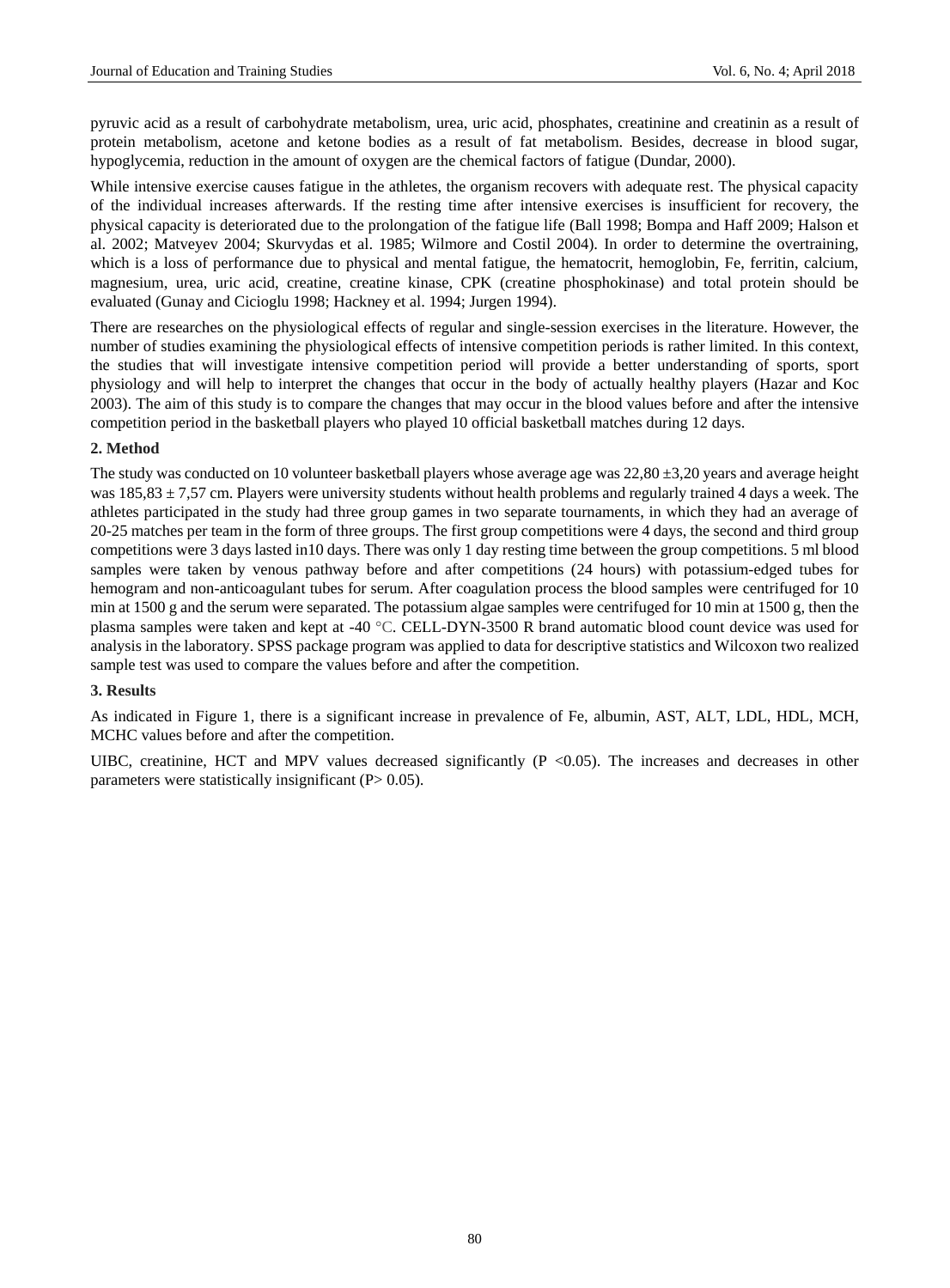| <b>Variables</b>       | $N=10$            |                   | Z        | $\mathbf{P}$ |
|------------------------|-------------------|-------------------|----------|--------------|
|                        | <b>Before</b>     | <b>After</b>      |          |              |
| Fe                     | $90,9 + 21,04$    | 123,9±33,53       | $-2,395$ | $,017*$      |
| <b>UIBC</b>            | 223,5±28,21       | $180 \pm 26,98$   | $-2,701$ | $,007**$     |
| <b>TIBC</b>            | $314,4 \pm 26,53$ | $307 + 28,92$     | $-1,276$ | ,202         |
| Bun                    | $14,62 \pm 2,11$  | $14,53 \pm 2,75$  | $-357$   | ,721         |
| Ure                    | $31,3 + 4,52$     | $30,4 \pm 6,31$   | $-.612$  | ,540         |
| <b>UA</b>              | $5,73 \pm 1,42$   | $5,99 \pm 1,32$   | $-1,027$ | ,305         |
| Creatinine             | $.91 \pm 09$      | $0.85 \pm 0.08$   | $-2,722$ | ,006**       |
| <b>CK</b>              | $217 \pm 84.13$   | 233,6±121,75      | $-357$   | ,721         |
| <b>Albumin</b>         | $4.33 \pm 16$     | $4.59 \pm 22$     | $-2,719$ | ,007**       |
| <b>Total Bilirubin</b> | $.59 \pm 0.21$    | $,67 \pm 21$      | $-1,070$ | ,285         |
| Direct Bilirubin       | $,24\pm 06$       | $,24\pm06$        | $-513$   | ,608         |
| <b>ALP</b>             | $91,4+24,21$      | $89,4+24,16$      | $-1,280$ | ,201         |
| <b>HDL</b>             | $47,77 \pm 7,86$  | $51,92 \pm 10,59$ | $-1,887$ | $,049*$      |
| <b>LDL</b>             | 97,90±19,97       | $117,5 \pm 25,5$  | $-2,805$ | $,005**$     |
| <b>Cholesterol</b>     | $172,2 \pm 28,27$ | $184,2 \pm 33,73$ | $-2,193$ | $,028*$      |
| TG                     | $133,2+63,14$     | $153,1\pm 61,33$  | $-1,122$ | ,262         |
| <b>AST</b>             | $20.9 \pm 2.88$   | $36,8 \pm 16,98$  | $-2,677$ | ,007**       |
| <b>ALT</b>             | $21 \pm 11,51$    | $42,2 \pm 28,22$  | $-2,803$ | ,005**       |
| <b>RBC</b>             | $5,72 \pm 0.53$   | $5.59 \pm 49$     | $-1,682$ | ,093         |
| <b>PDW</b>             | $13,66 \pm 73$    | $16,97 \pm 68$    | $-.614$  | ,539         |
| <b>WBC</b>             | $7,04 \pm 1,34$   | $7,06 \pm 1,67$   | $-102$   | ,919         |
| HGB                    | $16,05 \pm 88$    | $15,96 \pm 1,15$  | $-0.842$ | ,400         |
| <b>HCT</b>             | 48,52±2,82        | $47,72 \pm 3,12$  | $-2,405$ | $,016*$      |
| <b>MCV</b>             | $85,24 \pm 6,62$  | $84,88 \pm 6,50$  | $-1,225$ | ,221         |
| <b>MCH</b>             | $28,21 \pm 2,32$  | $28,53 \pm 2,33$  | $-2,687$ | $,007**$     |
| <b>MCHC</b>            | $33,06 \pm 45$    | $33,56 \pm 45$    | $-2,405$ | $,016*$      |
| <b>RDW</b>             | $13,66 \pm 1,22$  | $14,31 \pm 1,67$  | $-2,203$ | $,028*$      |
| <b>PLT</b>             | $222.5 + 51.02$   | $211.5 \pm 46.65$ | $-1,888$ | ,059         |
| <b>MPV</b>             | $9,27 \pm 1,69$   | $8,89+1,46$       | $-2,273$ | $0.023*$     |
| LYH                    | $2.35 \pm 37$     | $2,31 \pm 30$     | $-412$   | ,681         |
| MO#                    | $.6 \pm 13$       | $,58 \pm 16$      | $-.520$  | ,603         |
| NE#                    | $3.9 \pm 1.01$    | $3,93 \pm 1,30$   | $-.308$  | ,758         |
| EO#                    | $,14\pm09$        | $,22 \pm 20$      | $-1,604$ | ,109         |
| BA#                    | $.02 \pm 04$      | $0\pm 0$          | $-1,414$ | ,157         |
| LY%                    | $34,22 \pm 4,98$  | $33,5 + 5,86$     | $-0.968$ | ,333         |
| MO%                    | $8,32 \pm 2,13$   | $8,49 \pm 2,24$   | $-0.653$ | ,514         |
| NE%                    | 54,92±6           | 54,37±6,30        | $-0.968$ | ,333         |
| EO%                    | $2,03 \pm 1,28$   | $3,05 \pm 2,31$   | $-2,103$ | ,035         |
| BA%                    | $, 51 \pm 14$     | $, 5 \pm 12$      | ,000     | 1,000        |

Values are given as mean  $\pm$  standard deviation

\* Wilcoxon two related sample (P<0.05)

\*\* Wilcoxon two related sample (P<0.01)

Figure 1. Blood values before and after the competition

## **4. Discussion**

The findings show that the physiological characteristics of basketball players may have been affected by intensive competitions. In the literature there are studies,on the acute effects of exercise on blood parameters. Significant increases in HGB, HCT, WBC, cholesterol, HDL values and significant decreases in LDL values were found (Ibis et al. 2010; Nieman and Pedersen 1999; Novosadova, 1977; Retallick, 2007; Skurvydas et al. 1985). In some other studies , chronic effects of exercise on blood parameters were studied. It has beeen found that HDL and cholesterol levels were increased, LDL values were decreased and hematocrit and hemoglobin values were in activation (Akmakci and Pulur 2008; Apostolidis et al. 2014; Bicer et al. 2005; Nieman et al. 1993; Oztin, et al. 2003; Tran and Weltman, 1985). However, there are not enough studies about the effects of intensive competitio period on blood parameters. Cinar et al. (2013) studied on the blood parameters of soccer players during the 10-day intensive competition period and they have found a significant effect on RBC (Erythrocyte), PLT (Platelet) and HGB (Hemoglobin) values ( $p \le 0.05$ ) and statistically meaningless effect on WBC (Leukocyte) values ( $p > 0.05$ ). In this study, fewer blood parameters were studied and blood samples were taken 2 hours after the end of the intensive competition. In our study, blood samples were taken the following day to exclude the acute effect of intensive exercise. There was a significant increase in Fe, albumin, AST, ALT, LDL, HDL, MCH, MCHC values and there was a significant decrease inUIBC, creatinine, HCT and MPV values when compared to previous values ( $P < 0.05$ ).

The increase in AST and ALT values may be result of negative effects on liver or the increase in AST along with the decrease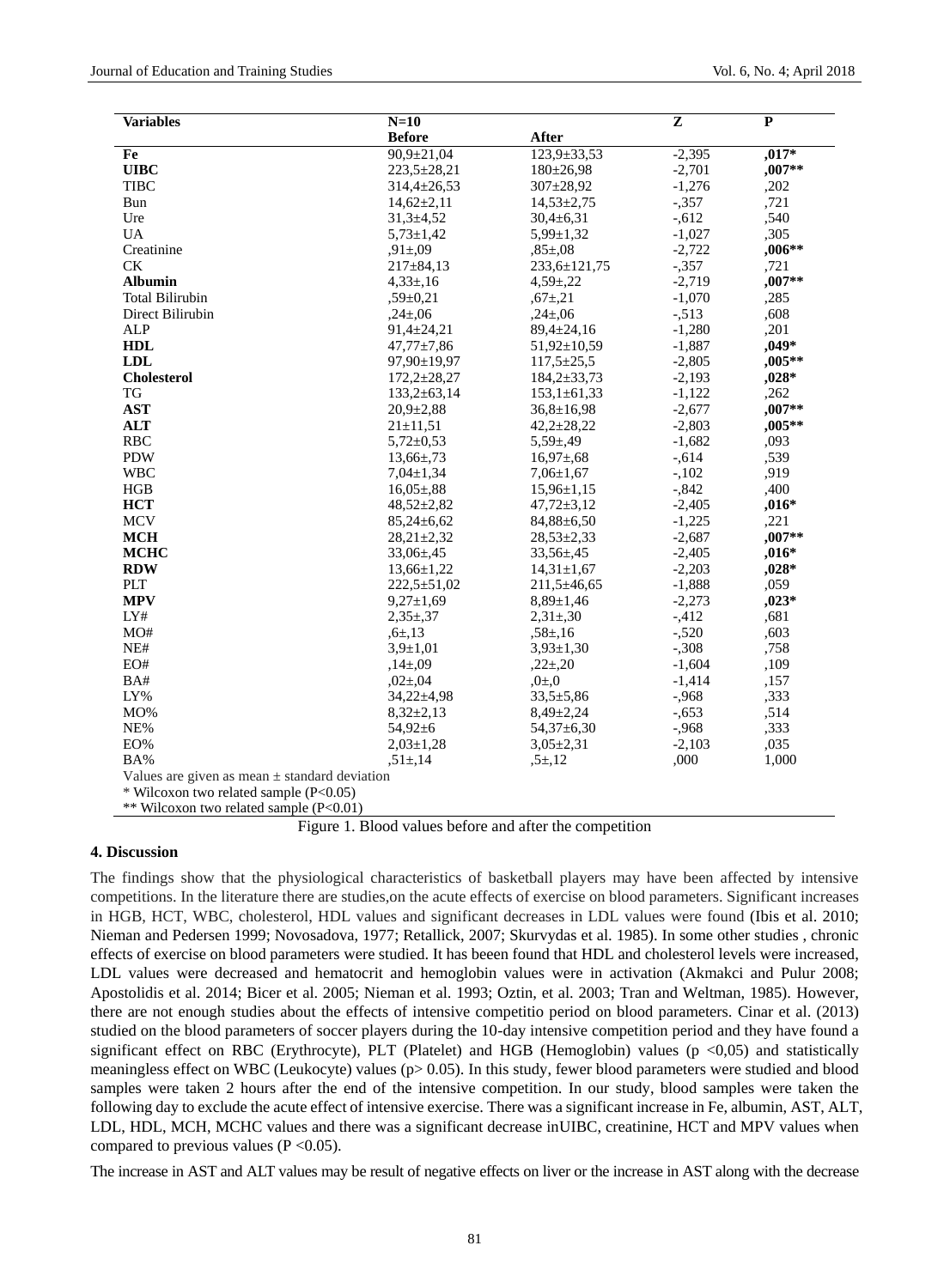in creatine may be an indirect indicator of muscle loss. Yet these results may suggest that basketball players have not rested enough to recover and have not sufficiently nourished. However, in order to make these interpretations, the athletes' nutritional and fluid consumption values should also be known. Since these values are not monitored and the number of athletes in this study is insufficient, such interpretations can not be made. Therefore, extensive studies, in which the athlete is examined and the fluid and nutritional statuses are documented, are needed. Despite the limitations of research mentioned above, there will be a better understanding of the subject with a few studies emphasizing physiological effects in intensive competition periods. Our study may make a contribution to literature by emphasizing the fact that in intensive competition periods if the players do not sufficiently rest, recover, nourish and provide liquid balance, their health may be adversely affected. In this respect, informing the organizers is essential for the health and performance of sportsmen.

#### **References**

- Apostolidis, N., Bogdanis, G. C., Kostopoulos, N., & Souglis, A. (2014). Changes in the Lipid Profile of Elite Basketball and Soccer Players After a Match, *Research in Sports Medicine*, *22*, 100–110. <https://doi.org/10.1080/15438627.2013.852095>
- Aydas, F., Ugras, A., & Savas, S. (2002). Comparison Of The Selected Physical And Physiological Characteristics Of The Turkish National Boxing Team Members With Two Different Boxing Teams, *Gazi Journal of Physical Education and Sports Sciences*, *7*(2), 11-22.
- Ball, D., & Herrington, L. (1998). Training And Overload: Adaptation And Failure In The Musculoskeletal System*. Journal of Bodywork and Movement Therapies*, *2*(3), 161-167. [https://doi.org/10.1016/S1360-8592\(98\)80008-9](https://doi.org/10.1016/S1360-8592(98)80008-9)
- Bicer, Y. S., Peker, I., & Savucu, Y. (2005). Effect On Some Blood Lipits Of Organized Walking In Woman Patients That Have Heart Single Vascular Stoppage, *Research of Eastern Anatolia Region*, *4*(1), 102-111.
- Bompa, T., & Haff, G. G. (2009). Periodization Theory and Methodology of Training, 5<sup>th</sup> Edition, Human Kinetics
- Çakmakci, E., & Pulur, A. (2008). Effect Of National Team Camping Period Of Taekwondo Sportswomen On Some Biochemical Parameters, *Selçuk University Journal of Physical Education and Sport Science*, *10*, 39-47.
- Cinar, V., Akbulut, T., Oner, S., Pancar, Z., & Karaman, M. K. (2016). Investigation Of Healty Life Style Behaviors Of Turkish Wrestling Federation Coaches. I*International Refereed Academic Journal of Sports, Health and Medical Sciences,* (21), 119-136.
- Cinar, V., Cengiz, S., Pala, R., & Dundar, A. (2013). Effect of Football Practices on Certain Blood Values of Athletes, *Advances in Environmental Biology*, *7*(5), 924-927.
- Cinar, V., Mogulkoc, R., & Baltaci, A. K. (2010). Calcium Supplementation and 4-Week Exercise on Blood Parameters of Athletes at Rest and Exhaustion, *[Biological Trace Element Research](https://link.springer.com/journal/12011)*, *134*(2), 130–135. <https://doi.org/10.1007/s12011-009-8459-x>
- Cinar, V., Mogulkoc, R., Nizamlioglu, M., & Baltaci, A. K. (2007). Effects of Magnesium Supplementation on Blood Parameters of Athletes at Rest and After Exercise, *[Biological Trace Element Research](https://link.springer.com/journal/12011)*, *115*(3), 205–212. <https://doi.org/10.1007/BF02685995>
- Demiriz, M., Erdemir, I., & Kayhan, R. F. (2015). Effects Of Anaerobic Interval Training With Different Rest Interval On Aerobic Capacity, Anaerobic Threshold And Blood Parameters. *International Journal of Sports, Exercise and Training Science*, *1*(1).
- Dundar, U. (2000). Training Theory, 5<sup>th</sup> Edition, Bagirgan Publisher, Ankara, 115.
- Galbo, H., Christensen, N. J., & Hoist, J. J. (1977). Glucose induced decrease in glucagon and epinephrine responses to exercise in man. *J. Appl. Physiol., 42*, 525-530.<https://doi.org/10.1152/jappl.1977.42.4.525>
- Gunay, M., & Cicioglu, I. (1998). Overtraining And Athletic Performance, *Gazi Journal of Physical Education and Sports Sciences, 3*(1), 11-16.
- Hackney, A. C, Perrmen, S. N., & Nowackl, J. M. (1994). Physiological profiles of over trained and stale athletes: a rewiew. New studies in Athletics, *9*(3), 99.
- Halson, S. L., Bridge, M. W., Meeusen, R., Busschaert, B., Gleeson, M., Jones, D. A., & Jeukendrup, A. E. (2002). Time Course Of Performance Changes And Fatigue Markers During Intensified Training In Trained Cyclists. *Journal of Applied Physiology*, *93*(3), 947-956. <https://doi.org/10.1152/japplphysiol.01164.2001>
- Hazar, S., & Koc, H. (2003). The Analysis Of The Heart Structure And Heart Functions Of The Wrestler Who Were At The Turkish National Team Level By Electrocardiograph Method, *Gazi Journal of Physical Education and Sports Sciences*, *8*, 1.